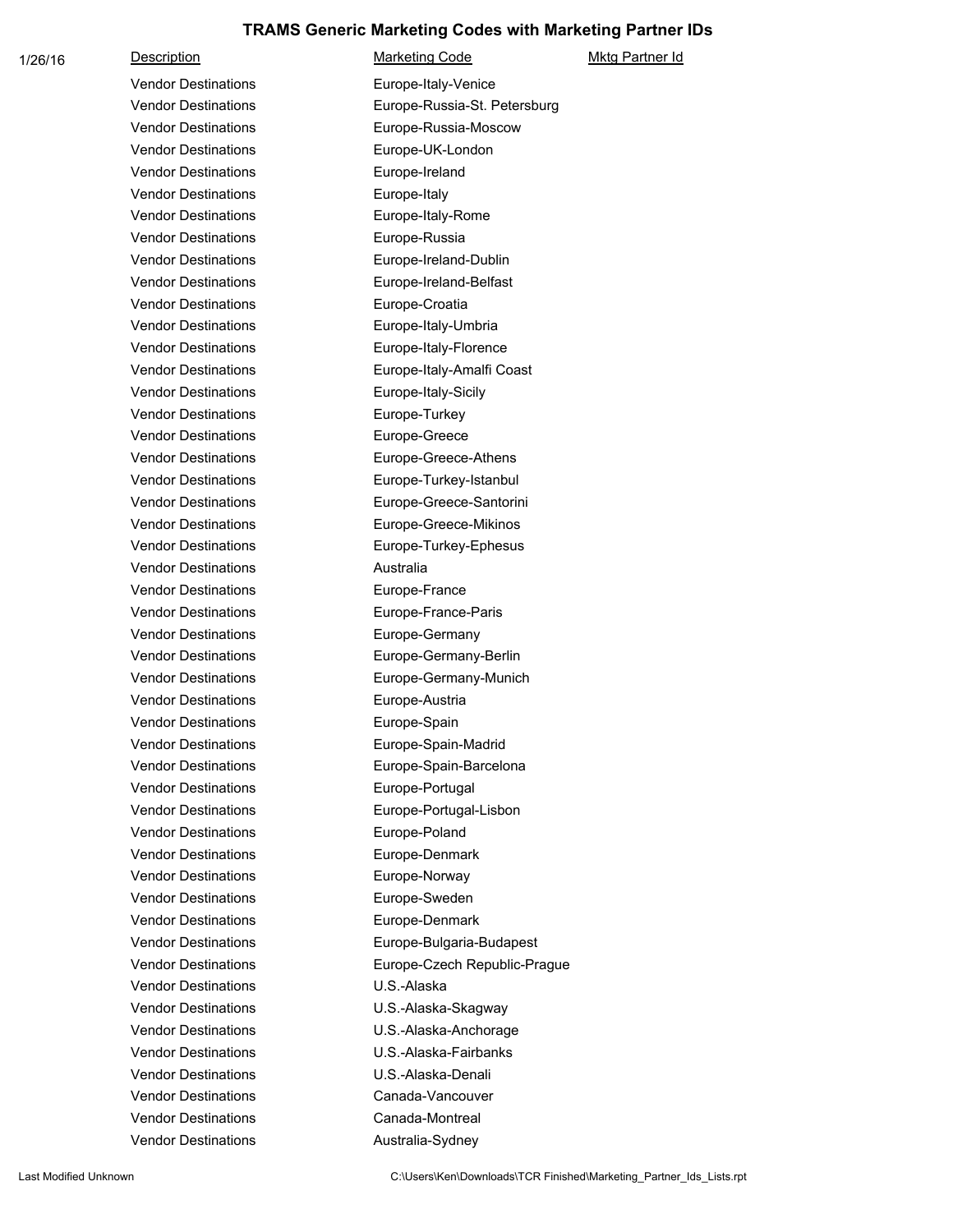1/26/16 Description Description Marketing Code Mktg Partner Id Vendor Destinations **Australia-Queensland** Vendor Destinations **Australia-Adelaide** Vendor Destinations **Australia-Alice Springs** Vendor Destinations **Australia-Perth** Vendor Destinations New Zealand Vendor Destinations U.S.-Hawaii Vendor Destinations **Africa-South Africa** Vendor Destinations **Africa-East Africa** Vendor Destinations **Middle East-Isarael** Vendor Destinations Middle East-Eygpt Vendor Destinations **India** Vendor Destinations Middle East-Jordan Vendor Destinations Middle-East-Dubai Vendor Destinations Middle East-Saudi Arabia Vendor Destinations Far East-China Vendor Destinations Canada-Calgary and Banff Vendor Destinations Canada-Nova Scotia Vendor Destinations Canada-Quebec Vendor Destinations Far East-Thailand Vendor Destinations Canada-Toronto Vendor Destinations Far East-Singapore Vendor Destinations Far East-Vietnam Vendor Destinations Far East-Cambodia Vendor Destinations Far East-Japan Vendor Destinations Far East-South Korea Vendor Destinations Far East-Indonesia Vendor Destinations Far East-Malaysia Vendor Destinations Far East-Phillippines Vendor Destinations Far East-Taiwan Vendor Destinations Far East-China Beijing Vendor Destinations Far East-China-Hong Kong Vendor Destinations Far East-China-Shanghai Vendor Destinations South Pacific-Fiji Vendor Destinations South Pacific-Tahiti French Polynesia Vendor Destinations Caribbean-Bahamas Vendor Destinations Caribbean-Jamaica Vendor Destinations Caribbean-Haiti Vendor Destinations Caribbean-Turks & Caicos Vendor Destinations Caribbean-Aruba Vendor Destinations Caribbean-Curacao Vendor Destinations Caribbean-Cuba Vendor Destinations Caribbean-Cayman Islands Vendor Destinations Caribbean-Bermuda Vendor Destinations Caribbean-Puerto Rico Vendor Destinations Caribbean-Virgin Islands Vendor Destinations Caribbean-Anguilla Vendor Destinations Caribbean-Antiqua Vendor Destinations Caribbean-Guadeloupe Vendor Destinations Caribbean-Martinique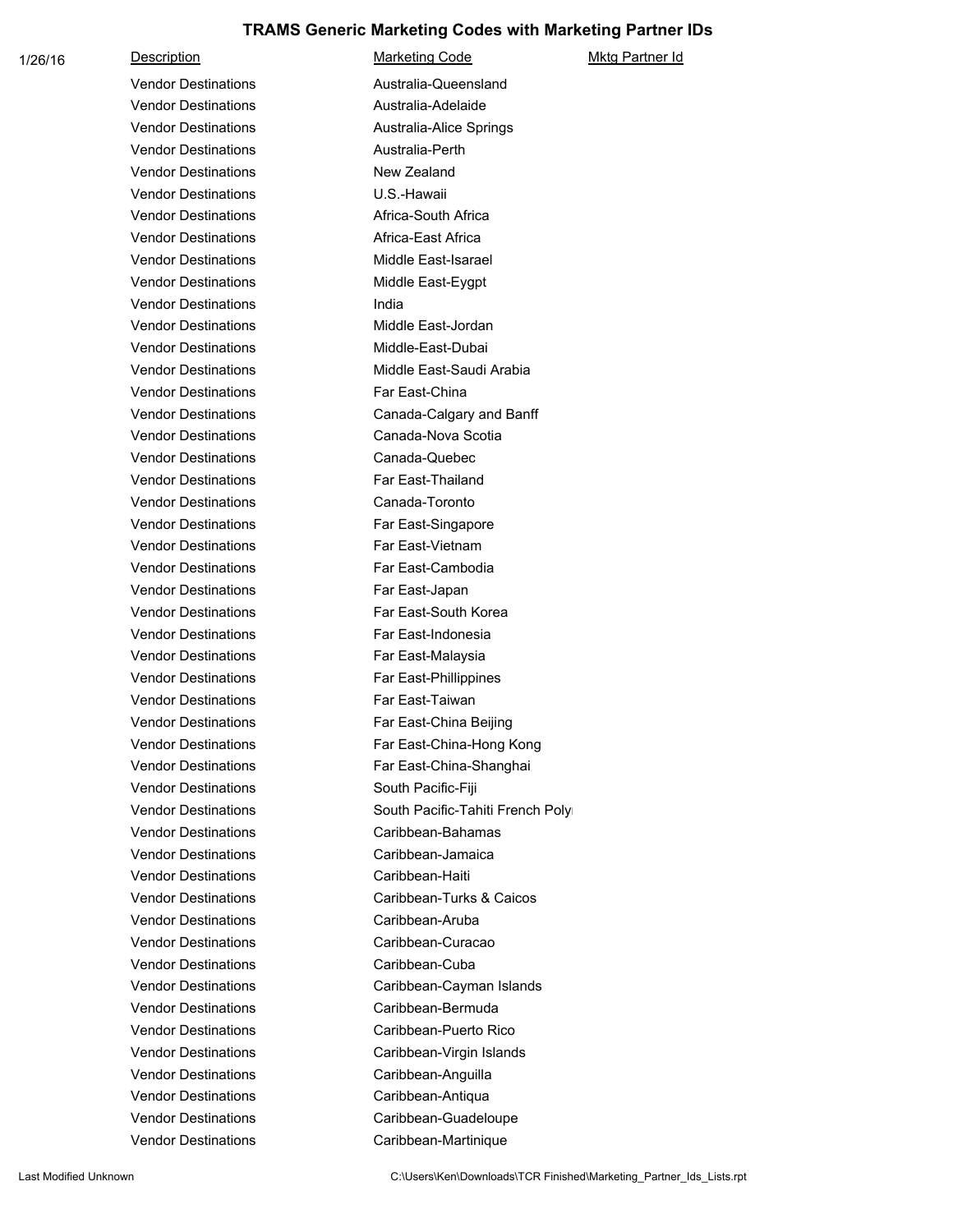| 1/26/16 | Description                | <b>Marketing Code</b>           | Mktg Partner Id |
|---------|----------------------------|---------------------------------|-----------------|
|         | <b>Vendor Destinations</b> | Caribbean-St. Lucia             |                 |
|         | <b>Vendor Destinations</b> | Caribbean-Barbados              |                 |
|         | <b>Vendor Destinations</b> | Europe-Switzerland              |                 |
|         | <b>Vendor Destinations</b> | Central America - Belize        |                 |
|         | <b>Vendor Destinations</b> | Mexico                          |                 |
|         | <b>Vendor Destinations</b> | Mexico-Cabo                     |                 |
|         | <b>Vendor Destinations</b> | Mexico-Mazatlan                 |                 |
|         | <b>Vendor Destinations</b> | Mexico-Mexico City              |                 |
|         | <b>Vendor Destinations</b> | Mexico-Cancun                   |                 |
|         | <b>Vendor Destinations</b> | Central America-Guatemala       |                 |
|         | <b>Vendor Destinations</b> | Central America-El Salvador     |                 |
|         | <b>Vendor Destinations</b> | Central America-Honduras        |                 |
|         | <b>Vendor Destinations</b> | Central America-Costa Rica      |                 |
|         | <b>Vendor Destinations</b> | Central America-Nicaragua       |                 |
|         | <b>Vendor Destinations</b> | Central America-Panama          |                 |
|         | <b>Vendor Destinations</b> | South America-Columbia          |                 |
|         | <b>Vendor Destinations</b> | South America-Venezuela         |                 |
|         | <b>Vendor Destinations</b> | South America-Brazil            |                 |
|         | <b>Vendor Destinations</b> | South America-Ecuador/Galapgo   |                 |
|         | <b>Vendor Destinations</b> | South America-Peru              |                 |
|         | <b>Vendor Destinations</b> | South America-Brazil            |                 |
|         | <b>Vendor Destinations</b> | South America-Argentina         |                 |
|         | <b>Vendor Destinations</b> | South America-Chile             |                 |
|         | <b>Vendor Destinations</b> | South America-Uruguay           |                 |
|         | <b>Vendor Destinations</b> | Antartica                       |                 |
|         | <b>Vendor Destinations</b> | Finland                         |                 |
|         | <b>Vendor Destinations</b> | Mexico-Cozumel                  |                 |
|         | <b>Trip Budget</b>         | Up to \$1,000                   | E0201           |
|         | <b>Trip Budget</b>         | \$1,001 to \$1,500              | E0202           |
|         | <b>Trip Budget</b>         | \$1,501 to \$2,500              | E0203           |
|         | <b>Trip Budget</b>         | \$2,501 to \$5,000              | E0204           |
|         | <b>Trip Budget</b>         | \$5,001 to \$7,500              | E0205           |
|         | <b>Trip Budget</b>         | Over \$7,500                    | E0206           |
|         | <b>Trip Budget</b>         | Vendor Offering Day Excursions  |                 |
|         | <b>Trip Budget</b>         | Special Request-Uniworld Invite |                 |
|         | <b>Client Destinations</b> | Europe                          | E0921           |
|         | <b>Client Destinations</b> | Mexico                          | E0925           |
|         | <b>Client Destinations</b> | Middle East                     | E0926           |
|         | <b>Client Destinations</b> | North America                   | E0927           |
|         | <b>Client Destinations</b> | Pacific Rim                     | E0928           |
|         | <b>Client Destinations</b> | Polar Regions                   | E0929           |
|         | <b>Client Destinations</b> | Russia                          | E0930           |
|         | <b>Client Destinations</b> | Scandinavia                     | E0931           |
|         | <b>Client Destinations</b> | South America                   | E0932           |
|         | <b>Client Destinations</b> | South Pacific                   | E0933           |
|         | <b>Client Destinations</b> | Western Europe                  | E0934           |
|         | <b>Client Destinations</b> | California                      | E0914           |
|         | <b>Client Destinations</b> | Disney                          | E0919           |
|         | <b>Client Destinations</b> | Florida                         | E0922           |

Last Modified Unknown **C:\Users\Ken\Downloads\TCR Finished\Marketing\_Partner\_Ids\_Lists.rpt**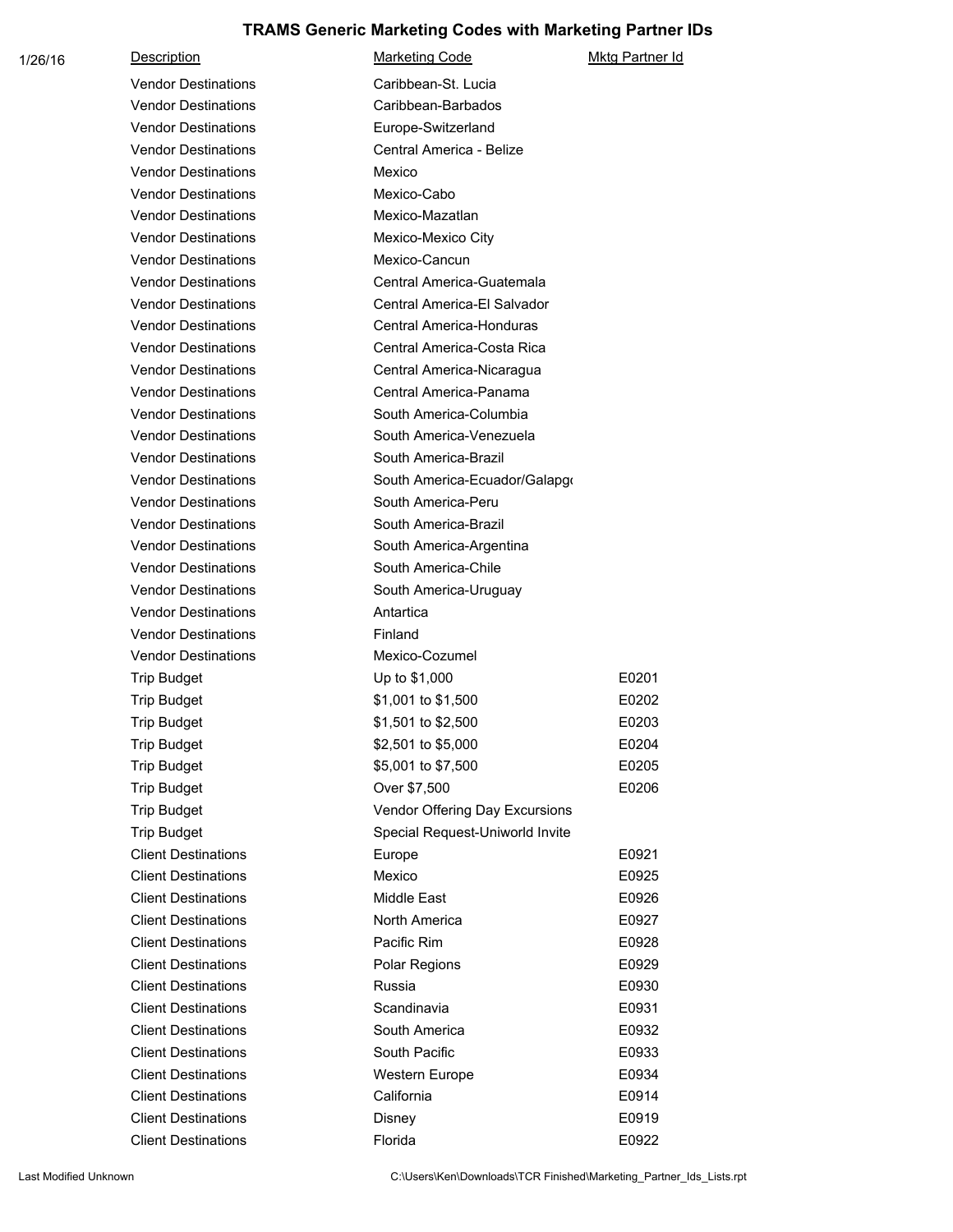| 1/26/16 | <b>Description</b>         | <b>Marketing Code</b>       | <b>Mktg Partner Id</b> |
|---------|----------------------------|-----------------------------|------------------------|
|         | <b>Client Destinations</b> | Hawaii                      | E0923                  |
|         | <b>Client Destinations</b> | Las Vegas                   | E0924                  |
|         | <b>Client Destinations</b> | Africa                      | E0910                  |
|         | <b>Client Destinations</b> | Alaska                      | E0911                  |
|         | <b>Client Destinations</b> | Asia                        | E0912                  |
|         | <b>Client Destinations</b> | Australia                   | E0913                  |
|         | <b>Client Destinations</b> | Canada                      | E0915                  |
|         | <b>Client Destinations</b> | Caribbean                   | E0916                  |
|         | <b>Client Destinations</b> | China                       | E0917                  |
|         | <b>Client Destinations</b> | <b>Continental USA</b>      | E0918                  |
|         | <b>Client Destinations</b> | Eastern Europe              | E0920                  |
|         | <b>Client Destinations</b> | PANAMA CANAL                | E0939                  |
|         | <b>Client Destinations</b> | Ireland                     | E0904                  |
|         | <b>Client Destinations</b> | <b>CANCUN</b>               | E0925                  |
|         | <b>Client Destinations</b> | Turkey                      | E0935                  |
|         | <b>Interests</b>           | Spas & Fitness              | E1025                  |
|         | <b>Interests</b>           | Standard hotels             | E1026                  |
|         | Interests                  | Tennis                      | E1027                  |
|         | Interests                  | Villa/condos                | E1028                  |
|         | Interests                  | Island resorts/Sun          | E1018                  |
|         | Interests                  | <b>Adventure Travel</b>     | E1001                  |
|         | <b>Interests</b>           | All-inclusive               | E1002                  |
|         | Interests                  | Alt. lifestyles             | E1003                  |
|         | <b>Interests</b>           | Art/Culture/Theatre         | E1004                  |
|         | Interests                  | Bed & breakfasts            | E1005                  |
|         | <b>Interests</b>           | <b>Bicycling Tours</b>      | E1006                  |
|         | Interests                  | Boating/Yachts              | E1007                  |
|         | Interests                  | Cruises                     | E1008                  |
|         | Interests                  | Diving/Watersports          | E1009                  |
|         | Interests                  | Eco-Tourism                 | E1010                  |
|         | Interests                  | Escorted Tours/Coach        | E1011                  |
|         | Interests                  | Family travel/Disney        | E1012                  |
|         | Interests                  | <b>Fly/Drive Trips</b>      | E1013                  |
|         | <b>Interests</b>           | Food & Wine                 | E1014                  |
|         | Interests                  | Gambling                    | E1015                  |
|         | <b>Interests</b>           | Golf                        | E1016                  |
|         | <b>Interests</b>           | Hiking/Walking              | E1017                  |
|         | Interests                  | Luxury Resorts/Hotel        | E1019                  |
|         | <b>Interests</b>           | Safaris                     | E1020                  |
|         | <b>Interests</b>           | Shopping trips              | E1021                  |
|         | <b>Interests</b>           | Sightseeing/Museums         | E1022                  |
|         | <b>Interests</b>           | Singles trips               | E1023                  |
|         | <b>Interests</b>           | Skiing                      | E1024                  |
|         | <b>Interests</b>           | Honeymoon/Romance           |                        |
|         | <b>Client Status</b>       | <b>Upscale Traveler</b>     | E0503                  |
|         | <b>Client Status</b>       | <b>Mass Market Traveler</b> | E0504                  |
|         | <b>Client Status</b>       | <b>VIP Client</b>           | E0505                  |
|         | <b>Client Status</b>       | Shopper                     | E0507                  |
|         | <b>Client Status</b>       | Prospect                    | E0508                  |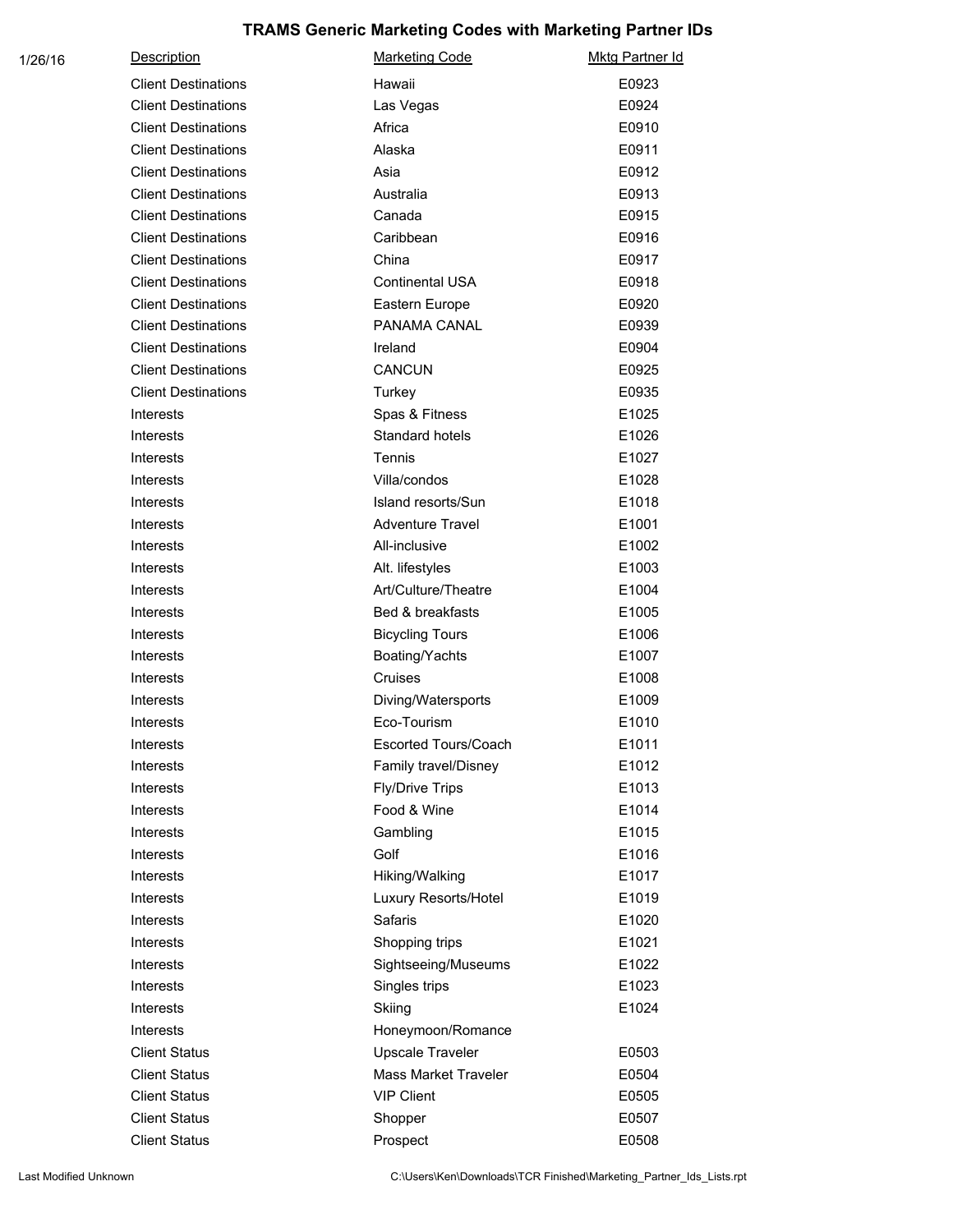| 1/26/16 | <b>Description</b>   | <b>Marketing Code</b>            | <b>Mktg Partner Id</b> |
|---------|----------------------|----------------------------------|------------------------|
|         | <b>Client Status</b> | <b>VIP</b>                       | E0505                  |
|         | <b>Client Status</b> | 04 Data Entry                    |                        |
|         | <b>Client Status</b> | Client                           | E0506                  |
|         | Lifecycle            | Under 30                         | E0101                  |
|         | Lifecycle            | $31 - 40$                        | E0102                  |
|         | Lifecycle            | $41 - 50$                        | E0103                  |
|         | Lifecycle            | Single                           | E0603                  |
|         | Lifecycle            | Married                          | E0604                  |
|         | Lifecycle            | Young Family                     | E1202                  |
|         | Lifecycle            | Retired                          | E0606                  |
|         | Lifecycle            | Widowed                          | E0607                  |
|         | Lifecycle            | Over <sub>65</sub>               | E0105                  |
|         | Lifecycle            | $51 - 65$                        | E0104                  |
|         | Lifecycle            | Divorced                         |                        |
|         | Mailer Type          | Temp                             |                        |
|         | Mailer Type          | Incomplete Profiles              |                        |
|         | Mailer Type          | EV 2014                          |                        |
|         | Mailer Type          | <b>Undiliverable Address</b>     |                        |
|         | Mailer Type          | Undiliverable Address for Select |                        |
|         | Mailer Type          | EB 2014                          |                        |
|         | Mailer Type          | No Mailings                      | <b>NODMM</b>           |
|         | Mailer Type          | <b>TMAFF</b>                     | <b>TMAFF</b>           |
|         | Mailer Type          | <b>TMARO</b>                     | <b>TMARO</b>           |
|         | Mailer Type          | EL 2014                          |                        |
|         | Mailer Type          | Travel Expo Mailer 2011          | FTE <sub>11</sub>      |
|         | Mailer Type          | EV2012                           |                        |
|         | Mailer Type          | EL2012                           |                        |
|         | Mailer Type          | Opt Out of Alll Automated Email  | <b>NOMKT</b>           |
|         | Mailer Type          | <b>EMail-No Marketing Sends</b>  | <b>NOCBM</b>           |
|         | Mailer Type          | <b>EMail-Request Survey</b>      | <b>ASKME</b>           |
|         | Mailer Type          | TB-No Bon Voyage                 | <b>NOBVE</b>           |
|         | Mailer Type          | TB-No Referral Thank you         | <b>NOREF</b>           |
|         | Mailer Type          | TB-No Trip Inquiry Thank You's   | <b>NOINQ</b>           |
|         | Mailer Type          | TB-No Welcome To the agency      | <b>NOWTA</b>           |
|         | Mailer Type          | TB-No Passport Expiration Remi   | <b>NOPPR</b>           |
|         | Mailer Type          | TB-No Birthday Greetings         | NOBDY                  |
|         | Mailer Type          | TB-No Wedding Anniversary Em     | <b>NOANN</b>           |
|         | Mailer Type          | TB-No Welcome Home From Tri      | <b>NOWHE</b>           |
|         | Mailer Type          | Ensemble Select                  | E0750                  |
|         | Mailer Type          | Ensemble LifeStyles              | E0751                  |
|         | Mailer Type          | <b>Ensemble Bonus Names</b>      | E0708                  |
|         | Mailer Type          | <b>Ensemble Vacations</b>        | E0707                  |
|         | Mailer Type          | NCOA Update                      | <b>NCOAE</b>           |
|         | Mailer Type          | <b>Invalid Address</b>           | <b>INVAD</b>           |
|         | Season               | <b>Fall Traveler</b>             | E0801                  |
|         | Season               | <b>Spring Traveler</b>           | E0802                  |
|         | Season               | <b>Winter Traveler</b>           | E0803                  |
|         | Season               | <b>Summer Traveler</b>           | E0804                  |
|         | Season               | <b>Short Notice</b>              | E0805                  |
|         |                      |                                  |                        |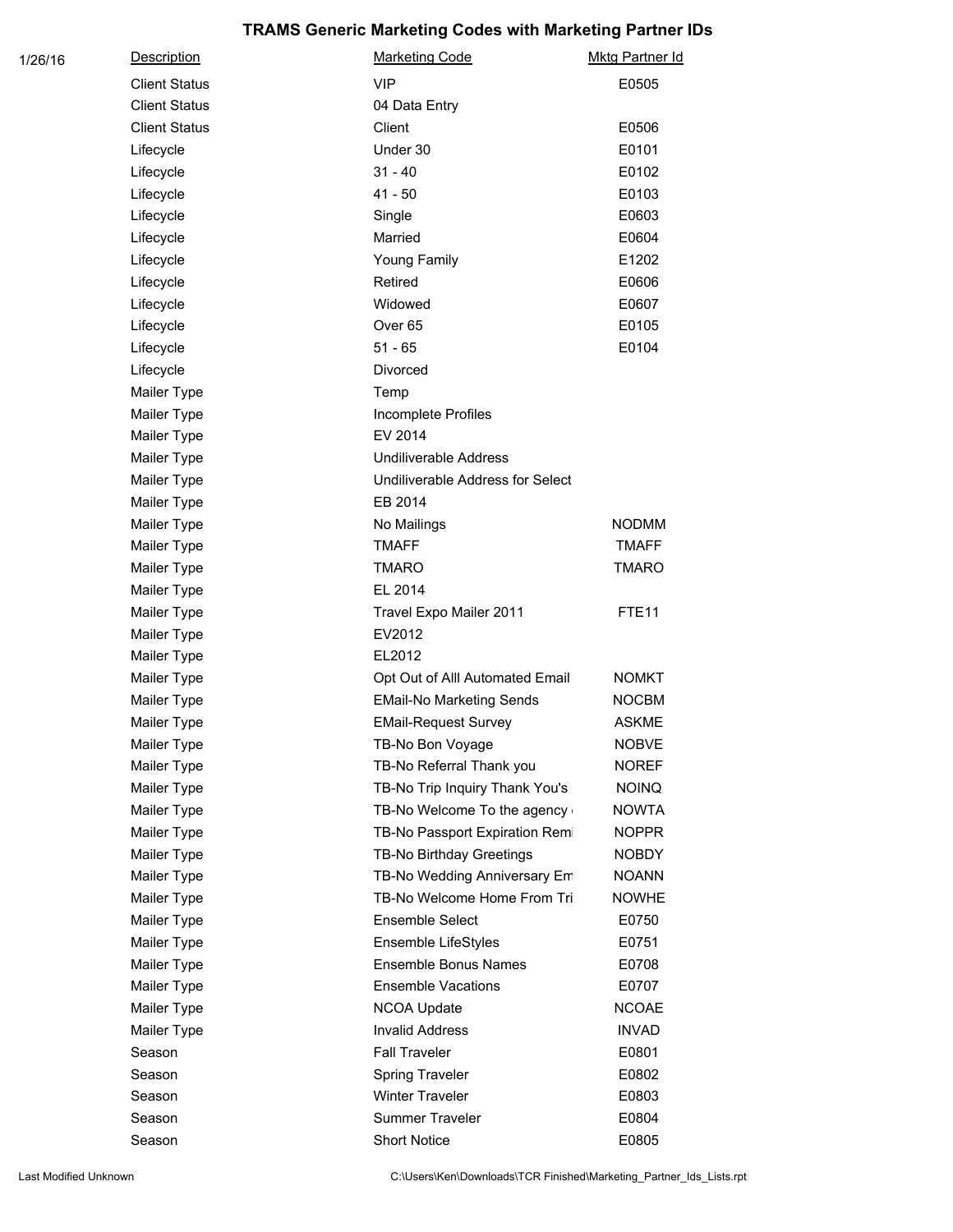| 1/26/16 | <b>Description</b>      | <b>Marketing Code</b>         | Mktg Partner Id |
|---------|-------------------------|-------------------------------|-----------------|
|         | <b>Trip Duration</b>    | $3 - 4$ days                  | E0301           |
|         | <b>Trip Duration</b>    | 5 - 7 days                    | E0302           |
|         | <b>Trip Duration</b>    | 8 - 14 days                   | E0303           |
|         | <b>Trip Duration</b>    | Over 14 days                  | E0304           |
|         | <b>Trip Frequencey</b>  | 1/year                        | E0401           |
|         | <b>Trip Frequencey</b>  | $2 - 3$ /year                 | E0402           |
|         | <b>Trip Frequencey</b>  | $4 - 5$ /year                 | E0403           |
|         | <b>Trip Frequencey</b>  | Over 5/year                   | E0404           |
|         | <b>Decision Factors</b> | Agent Recommendation          | E1101           |
|         | <b>Decision Factors</b> | Word of Mouth                 | E1102           |
|         | <b>Decision Factors</b> | <b>Particular Promotion</b>   | E1104           |
|         | <b>Decision Factors</b> | Price not a factor            | E1105           |
|         | <b>Decision Factors</b> | Price of Trip                 | E1106           |
|         | <b>Decision Factors</b> | <b>Read Article</b>           | E1107           |
|         | <b>Decision Factors</b> | Time of Year                  | E1108           |
|         | <b>Lines Cruised</b>    | AMERICAN HAWAII               |                 |
|         | <b>Lines Cruised</b>    | <b>BERGEN LINE</b>            |                 |
|         | <b>Lines Cruised</b>    | CARNIVAL CRUISE               | E1403           |
|         | <b>Lines Cruised</b>    | <b>CELEBRITY CRUISES</b>      | E1404           |
|         | <b>Lines Cruised</b>    | <b>COMMODORE CRUISE</b>       |                 |
|         | <b>Lines Cruised</b>    | <b>COSTA CRUISE</b>           |                 |
|         | <b>Lines Cruised</b>    | <b>CRYSTAL CRUISES</b>        | E1405           |
|         | <b>Lines Cruised</b>    | <b>CUNARD LINE</b>            | E1406           |
|         | <b>Lines Cruised</b>    | DELTA STEAMBOAT CO.           |                 |
|         | <b>Lines Cruised</b>    | <b>DISNEY CRUISE LINE</b>     | E1407           |
|         | <b>Lines Cruised</b>    | HOLLAND AMERICA LINE          | E1408           |
|         | <b>Lines Cruised</b>    | NORWEGIAN CRUISE LIN          | E1409           |
|         | <b>Lines Cruised</b>    | <b>ORIENT LINES</b>           |                 |
|         | <b>Lines Cruised</b>    | PRINCESS CRUISES              | E1411           |
|         | <b>Lines Cruised</b>    | <b>REGENT SEVEN SEAS</b>      | E1412           |
|         | <b>Lines Cruised</b>    | <b>REGAL CRUISES</b>          |                 |
|         | <b>Lines Cruised</b>    | ROYAL CARIBBEAN INTL          | E1413           |
|         | <b>Lines Cruised</b>    | <b>SEABOURN CRUISE LINE</b>   | E1415           |
|         | Lines Cruised           | <b>SILVERSEAS CRUISES</b>     | E1416           |
|         | <b>Lines Cruised</b>    | <b>FIRST EUROPEAN</b>         |                 |
|         | Lines Cruised           | <b>WINDSTAR CRUISES</b>       | E1420           |
|         | <b>Lines Cruised</b>    | <b>AMERICAN SAFARI</b>        |                 |
|         | <b>Lines Cruised</b>    | PREMIER CRUISE LINE           |                 |
|         | <b>Lines Cruised</b>    | RIVER CRUISES/Barges          | E1033           |
|         | <b>Lines Cruised</b>    | <b>STAR CLIPPERS</b>          |                 |
|         | Lines Cruised           | UNIWORLD (Trafalgar) River Cr | E1417           |
|         | Lines Cruised           | <b>RENAISSANCE</b>            |                 |
|         | <b>Lines Cruised</b>    | ROYAL OLYMPIC                 |                 |
|         | <b>Lines Cruised</b>    | Oceania Cruise Line           | E1410           |
|         | <b>Lines Cruised</b>    | Lindblad                      |                 |
|         | <b>Lines Cruised</b>    | Azamara                       | E1402           |
|         | <b>Lines Cruised</b>    | <b>Viking River Cruises</b>   | E1418           |
|         | <b>Lines Cruised</b>    | Voyages of Discovery          | E1419           |
|         | <b>Lines Cruised</b>    | AMA (Amadeus) Waterways       |                 |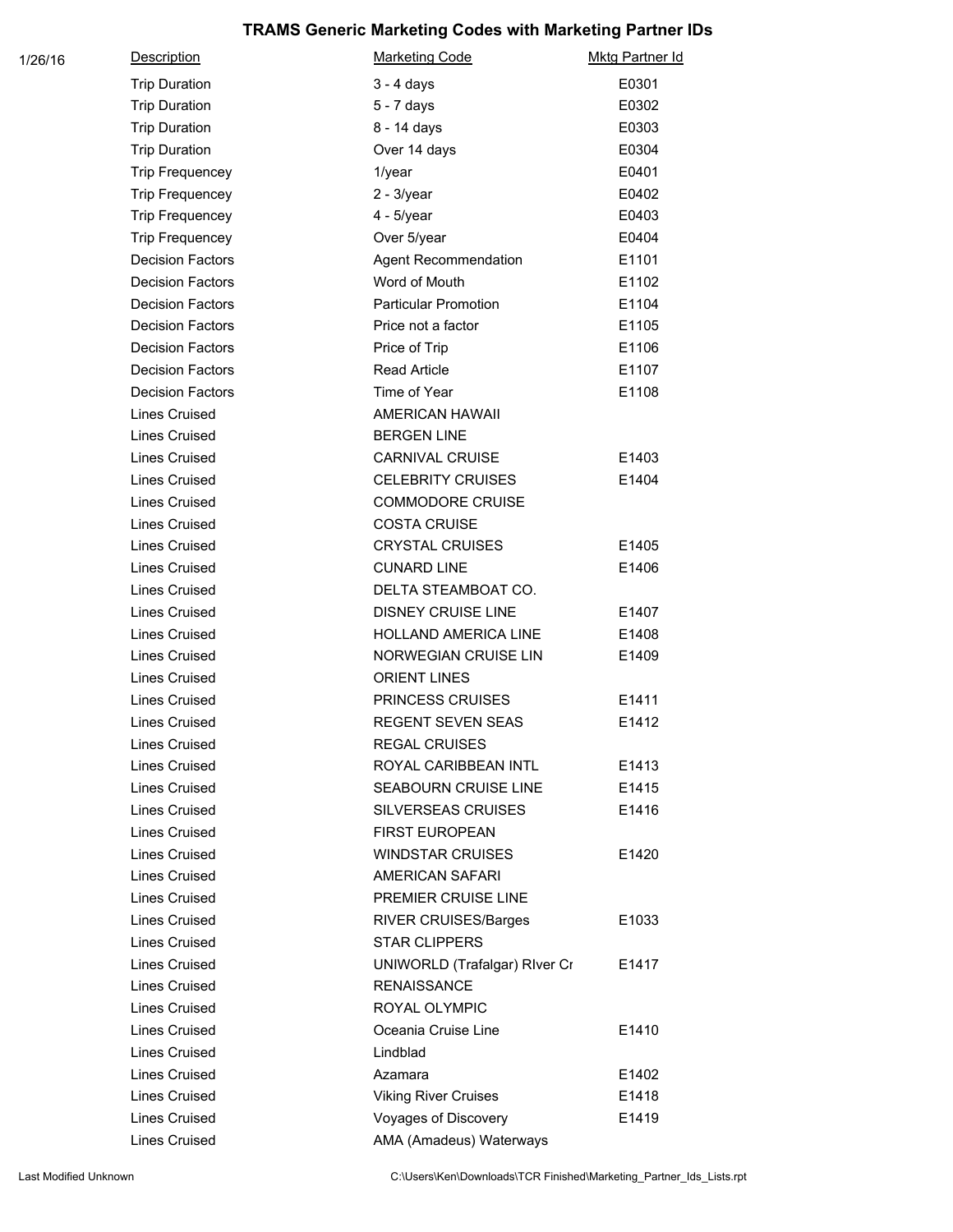| 1/26/16 | <b>Description</b>    | <b>Marketing Code</b>           | <b>Mktg Partner Id</b> |
|---------|-----------------------|---------------------------------|------------------------|
|         | <b>Lines Cruised</b>  | Avaleon (Globus) River Cruises  | E1401                  |
|         | <b>Lines Cruised</b>  | Peter Dielmann Cruises          |                        |
|         | <b>Lines Cruised</b>  | SeaDream Yacht Club             | E1414                  |
|         | Questionnaire         | 2002                            |                        |
|         | Questionnaire         | 2000                            |                        |
|         | Questionnaire         | '01-Thnksgng Contest Registrati |                        |
|         | Questionnaire         | Updated E-mail 2002             |                        |
|         | Questionnaire         | Rcvd 2 Free Luggage Tags        |                        |
|         | Questionnaire         | 2008 Holiday Picture Card       |                        |
|         | Questionnaire         | 2007 Holiday Card Picture       |                        |
|         | Year Started          | 1981                            |                        |
|         | Year Started          | 1982                            |                        |
|         | Year Started          | 1983                            |                        |
|         | Year Started          | 1984                            |                        |
|         | <b>Year Started</b>   | 1985                            |                        |
|         | Year Started          | 1986                            |                        |
|         | <b>Year Started</b>   | 1987                            |                        |
|         | Year Started          | 1988                            |                        |
|         | Year Started          | 1989                            |                        |
|         | Year Started          | 1990                            |                        |
|         | Year Started          | 1991                            |                        |
|         | Year Started          | 1992                            |                        |
|         | Year Started          | 1993                            |                        |
|         | Year Started          | 1994                            |                        |
|         | Year Started          | 1995                            |                        |
|         | Year Started          | 1996                            |                        |
|         | Year Started          | 1997                            |                        |
|         | Year Started          | 1998                            |                        |
|         | Year Started          | 1999                            |                        |
|         | Year Started          | 2000                            |                        |
|         | Year Started          | 2001                            |                        |
|         | Year Started          | 2002                            |                        |
|         | Year Started          | 2003                            |                        |
|         | Year Started          | 2004                            |                        |
|         | Year Started          | 2005                            |                        |
|         | Year Started          | 2006                            |                        |
|         | Year Started          | 2007                            |                        |
|         | Holiday Card          | <b>Rcv Card</b>                 |                        |
|         | Holiday Card          | Ral/Jml - Holiday Cards         |                        |
|         | <b>Outside Agents</b> | <b>CTBD</b>                     |                        |
|         | <b>Outside Agents</b> | <b>Edward Katz</b>              |                        |
|         | <b>Outside Agents</b> | <b>JOE</b>                      |                        |
|         | <b>Outside Agents</b> | Maxine                          |                        |
|         | <b>Outside Agents</b> | <b>Creative Travel</b>          |                        |
|         | <b>Outside Agents</b> | Estelle                         |                        |
|         | <b>Outside Agents</b> | Plaza Travel                    | 22009                  |
|         | <b>Outside Agents</b> | <b>AOT</b>                      |                        |
|         | <b>Outside Agents</b> | Diane Ritter                    |                        |
|         | <b>Outside Agents</b> | Prescott Travel                 |                        |

Last Modified Unknown **C:\Users\Ken\Downloads\TCR Finished\Marketing\_Partner\_Ids\_Lists.rpt**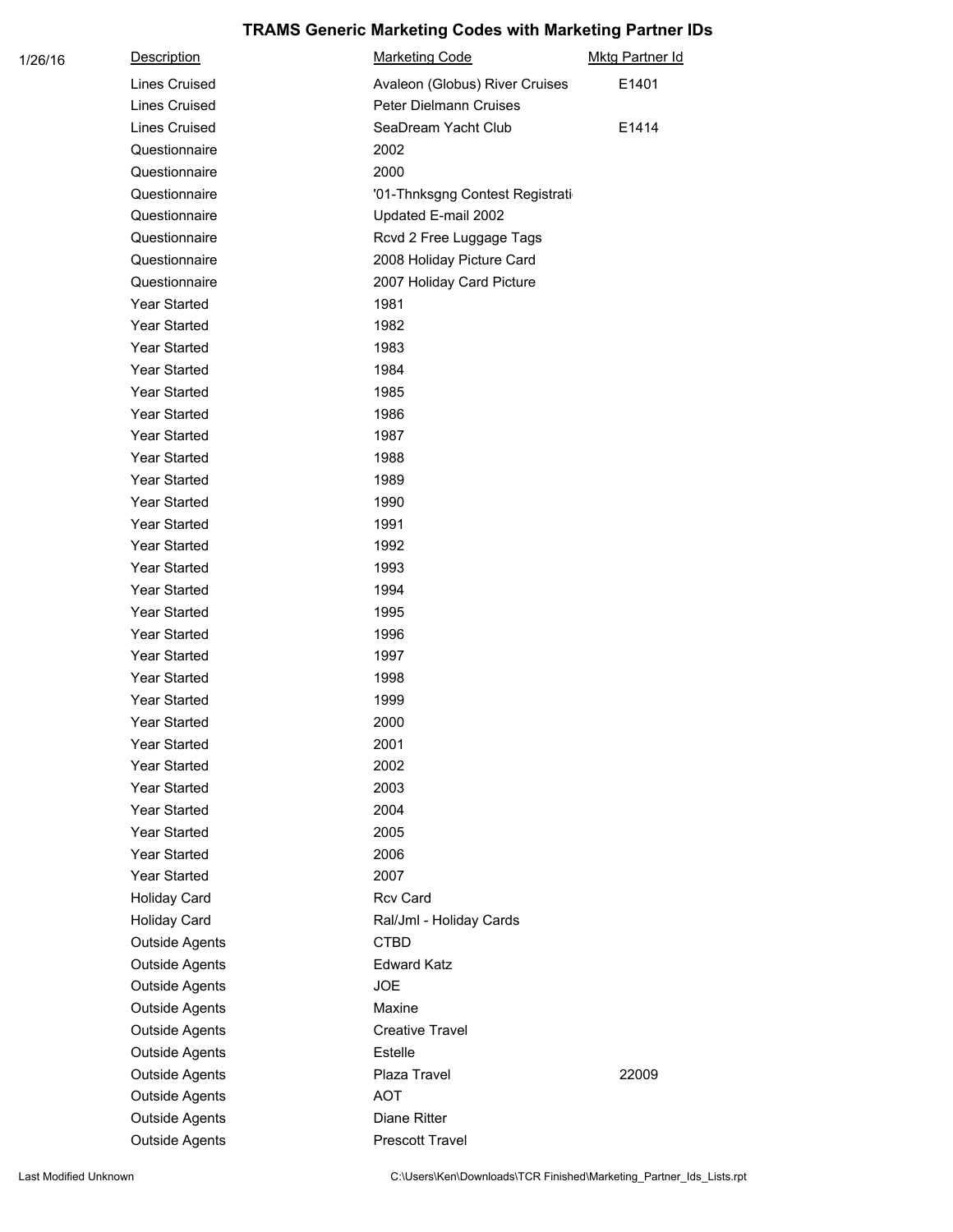| 1/26/16 | <b>Description</b>    | <b>Marketing Code</b>           | <b>Mktg Partner Id</b> |
|---------|-----------------------|---------------------------------|------------------------|
|         | <b>Outside Agents</b> | <b>Drinkhouse</b>               |                        |
|         | <b>Outside Agents</b> | Cefra Travel                    |                        |
|         | <b>Outside Agents</b> | J.P. Travel                     |                        |
|         | <b>Outside Agents</b> | Kachina                         |                        |
|         | <b>Outside Agents</b> | Marsha Spring                   |                        |
|         | <b>Outside Agents</b> | Edyie's                         | 22012                  |
|         | <b>Outside Agents</b> | Peggy Blumen                    |                        |
|         | <b>Outside Agents</b> | Sunsational                     | 22014                  |
|         | <b>Outside Agents</b> | <b>GG Travel</b>                |                        |
|         | Outside Agents        | Sun City Travel                 | 22013                  |
|         | <b>Outside Agents</b> | <b>Chris Adickes</b>            |                        |
|         | <b>Outside Agents</b> | <b>BA Account</b>               |                        |
|         | <b>Outside Agents</b> | Jane Maasz                      |                        |
|         | <b>Outside Agents</b> | Susan Martin                    |                        |
|         | <b>Outside Agents</b> | All Seasons Travel              | 22010                  |
|         | <b>Outside Agents</b> | <b>Steve Hamilton</b>           |                        |
|         | Outside Agents        | Debra Nordeen                   |                        |
|         | <b>Outside Agents</b> | <b>ITS</b>                      |                        |
|         | <b>Outside Agents</b> | <b>Haleh Malek</b>              |                        |
|         | <b>Outside Agents</b> | Jeanette Rajamaki               |                        |
|         | <b>Outside Agents</b> | Shane Reid                      |                        |
|         | <b>Outside Agents</b> | House Acct.                     | <b>HOUSE</b>           |
|         | <b>Outside Agents</b> | Karen/Roy Rossiter              |                        |
|         | <b>Outside Agents</b> | Pepper Travel                   |                        |
|         | <b>Outside Agents</b> | Preferred Travel - Bonita Waite |                        |
|         | <b>Outside Agents</b> | Travel at the Foothills         |                        |
|         | Outside Agents        | CFC <sub>25</sub>               |                        |
|         | <b>Outside Agents</b> | Ken Jonker                      |                        |
|         | <b>Outside Agents</b> | Karen LeQuia (Haleh)            |                        |
|         | <b>Outside Agents</b> | Kem Canalizo Dvornik            |                        |
|         | <b>Outside Agents</b> | Barbara Brown                   |                        |
|         | <b>Outside Agents</b> | Arlene Raskin                   |                        |
|         | <b>Outside Agents</b> | Ken Anderson                    |                        |
|         | <b>Outside Agents</b> | Aimee Mejias                    |                        |
|         | <b>Outside Agents</b> | Marilyn Burke                   |                        |
|         | <b>Outside Agents</b> | Suzi Scheer                     |                        |
|         | Corp. Acct.           | Mapei Corp                      |                        |
|         | Corp. Acct.           | <b>Blood Systems</b>            |                        |
|         | Corp. Acct.           | Sysco                           |                        |
|         | Corp. Acct.           | Advantage                       |                        |
|         | Corp. Acct.           | MetaSolv                        |                        |
|         | Corp. Acct.           | 7ContTvl                        |                        |
|         | Corp. Acct.           | Durrant Group                   |                        |
|         | Corp. Acct.           | <b>Travel Hugg</b>              |                        |
|         | NATIONALITY           | <b>HISPANIC</b>                 |                        |
|         | <b>Agent Family</b>   | Robbie                          |                        |
|         | <b>Agent Family</b>   | Bonnie                          |                        |
|         | <b>Agent Family</b>   | Rosemary                        |                        |
|         | Groups                | Pastor Darryl May '02 Mex. Riv. |                        |

Last Modified Unknown **C:\Users\Ken\Downloads\TCR Finished\Marketing\_Partner\_Ids\_Lists.rpt**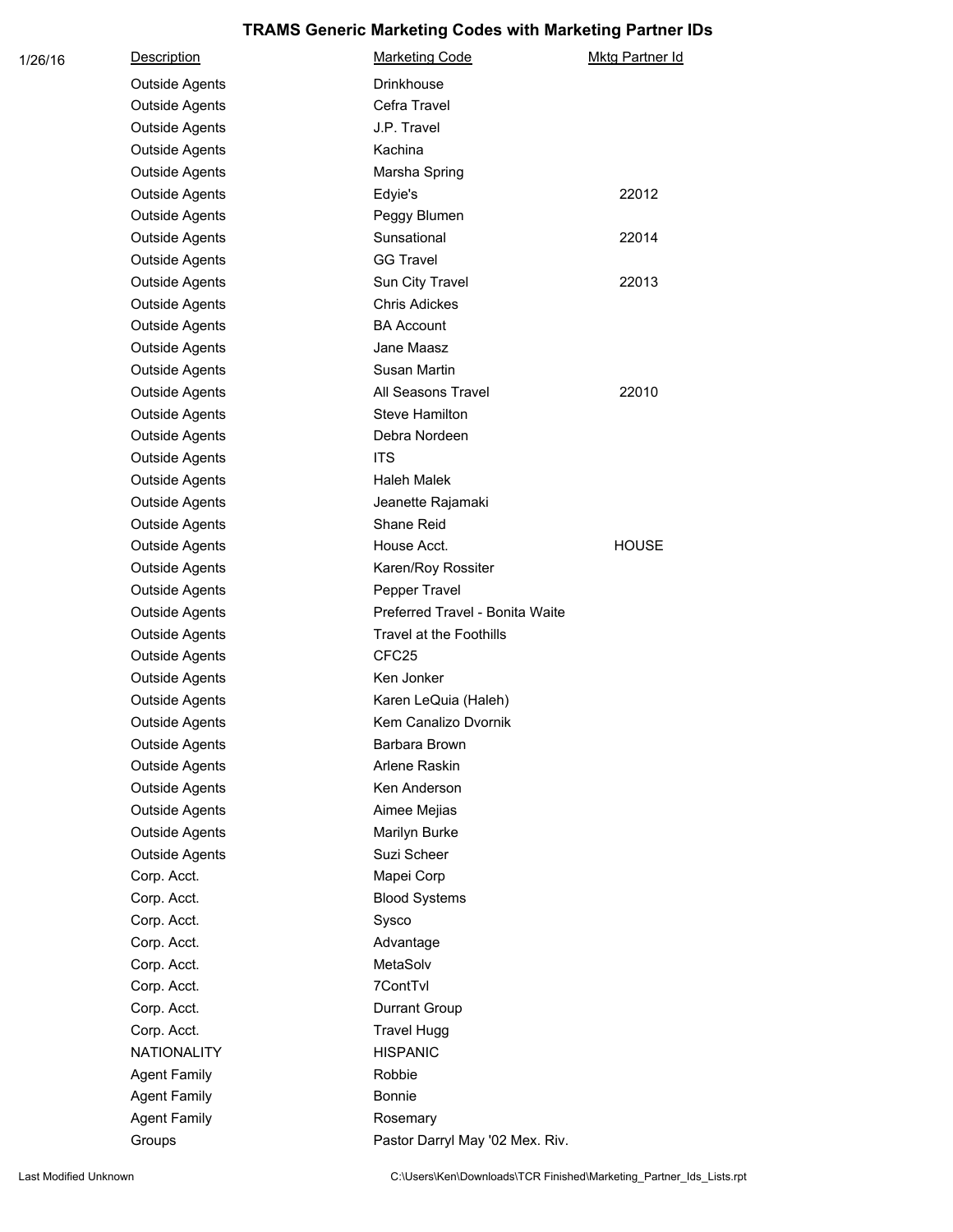| 1/26/16 | Description  | <b>Marketing Code</b>            | <b>Mktg Partner Id</b> |
|---------|--------------|----------------------------------|------------------------|
|         | Groups       | <b>AzAAP</b>                     |                        |
|         | Groups       | Christie Hunt/Rice               |                        |
|         | Groups       | Tae Kwon Do                      |                        |
|         | Groups       | <b>Skeans Family Cruise</b>      |                        |
|         | Groups       | Pastor Darryl May '10 Holyland   |                        |
|         | Groups       | Rotary Exchange                  |                        |
|         | Groups       | Bridal Show Jan. 2013            |                        |
|         | Misc. Items  | Plaza Travel Update Letter       |                        |
|         | Misc. Items  | <b>Bad E-Mail Addresses</b>      |                        |
|         | Misc. Items  | Nicole Wedding Invites           |                        |
|         | Misc. Items  | Travel Expo 2010                 | T7364                  |
|         | Misc. Items  | Travel Expo 2011                 |                        |
|         | Event RSVP's | Jan. 14, 2006 - Australia w/Lew  |                        |
|         | Event RSVP's | June 8, 2006 Princess event at 1 |                        |
|         | Event RSVP's | 25 Mar 15 - Azamara Event        |                        |
|         | 2004 Clients | <b>History Cruises</b>           |                        |
|         | 2004 Clients | <b>History Tours</b>             |                        |
|         | 2005 Clients | <b>History Tours</b>             |                        |
|         | 2005 Clients | <b>History Cruises</b>           |                        |
|         | 2006 Clients | <b>History Tours</b>             |                        |
|         | 2006 Clients | <b>History Cruises</b>           |                        |
|         | 2008 Clients | <b>History Tours</b>             |                        |
|         | 2008 Clients | <b>History Cruises</b>           |                        |
|         | 2007 Clients | <b>History Tours</b>             |                        |
|         | 2007 Clients | <b>History Cruises</b>           |                        |
|         | 2009 Clients | <b>History Tours</b>             |                        |
|         | 2009 Clients | <b>History Cruises</b>           |                        |
|         | Past Tours   | Adventures by Disney             | E1302                  |
|         | Past Tours   | Abercrombie & Kent               | E1301                  |
|         | Past Tours   | African Travel                   | E1303                  |
|         | Past Tours   | Alpine Adventures                | E1304                  |
|         | Past Tours   | <b>Avanti Destinations</b>       | E1305                  |
|         | Past Tours   | Cosmos                           | E1310                  |
|         | Past Tours   | <b>Walt Disney Travel</b>        | E1311                  |
|         | Past Tours   | <b>CIE Tours</b>                 | E1306                  |
|         | Past Tours   | <b>Classic Vacations</b>         | E1307                  |
|         | Past Tours   | Club Med                         | E1308                  |
|         | Past Tours   | Continental Airline Vacations (M | E1309                  |
|         | Past Tours   | Delta Vacations (TI)             | E1312                  |
|         | Past Tours   | Vacations Rentals by Wyndham     | E1313                  |
|         | Past Tours   | <b>General Tours</b>             | E1314                  |
|         | Past Tours   | Globus                           | E1315                  |
|         | Past Tours   | GoGo Worldwide Vacations         | E1316                  |
|         | Past Tours   | <b>Isram World Vacations</b>     | E1317                  |
|         | Past Tours   | Latour                           | E1318                  |
|         | Past Tours   | Monograms                        | E1319                  |
|         | Past Tours   | NWA World Vacations (MLT)        | E1320                  |
|         | Past Tours   | Pacific Delight Tours            | E1321                  |
|         | Past Tours   | Quantas Vacations                | E1322                  |